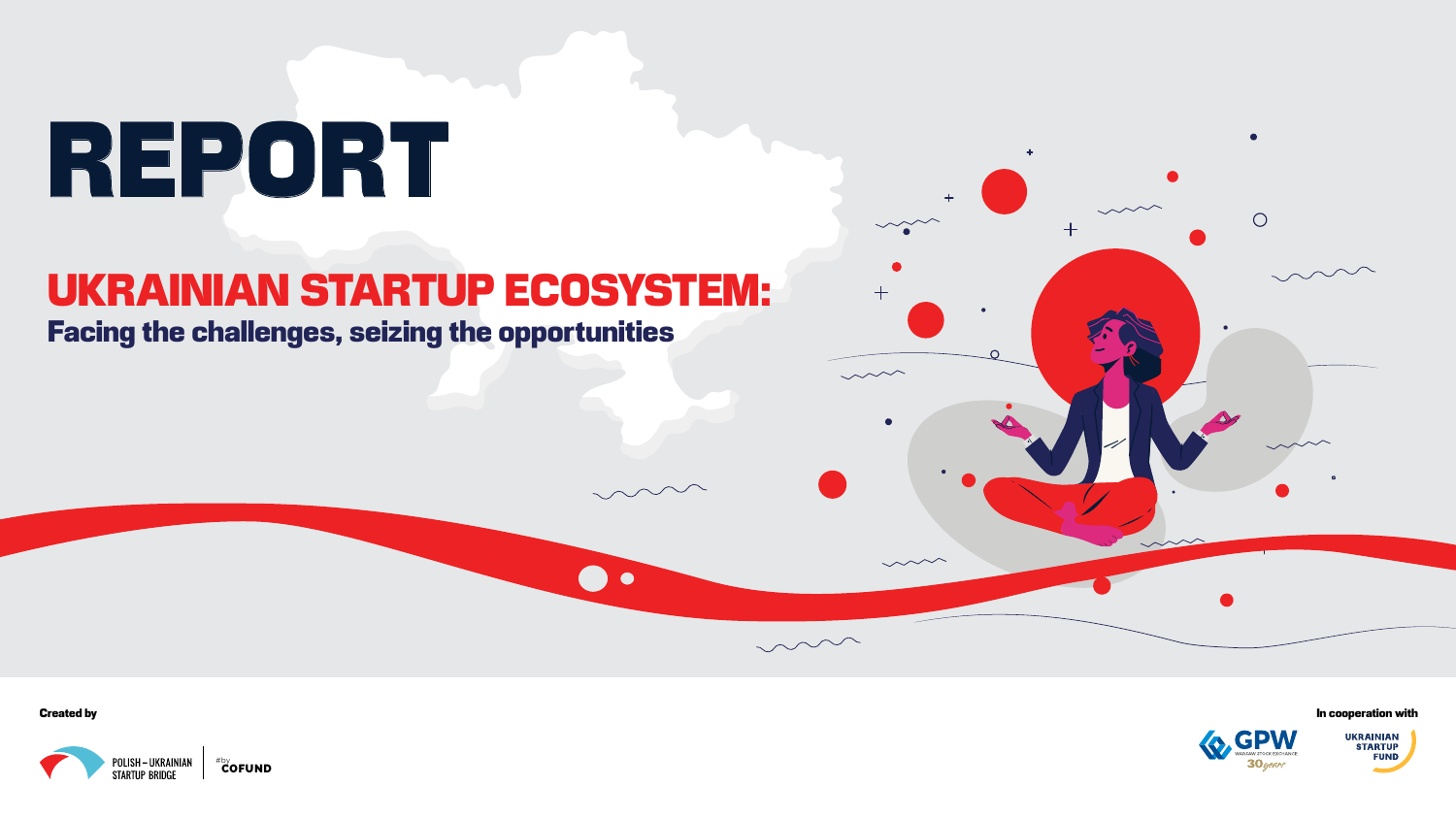

**Socio-economic context Ukrainian Startup Ecosystem Development plans Development barriers and challenges External barriers Internal barriers Expected forms of support Organization potential**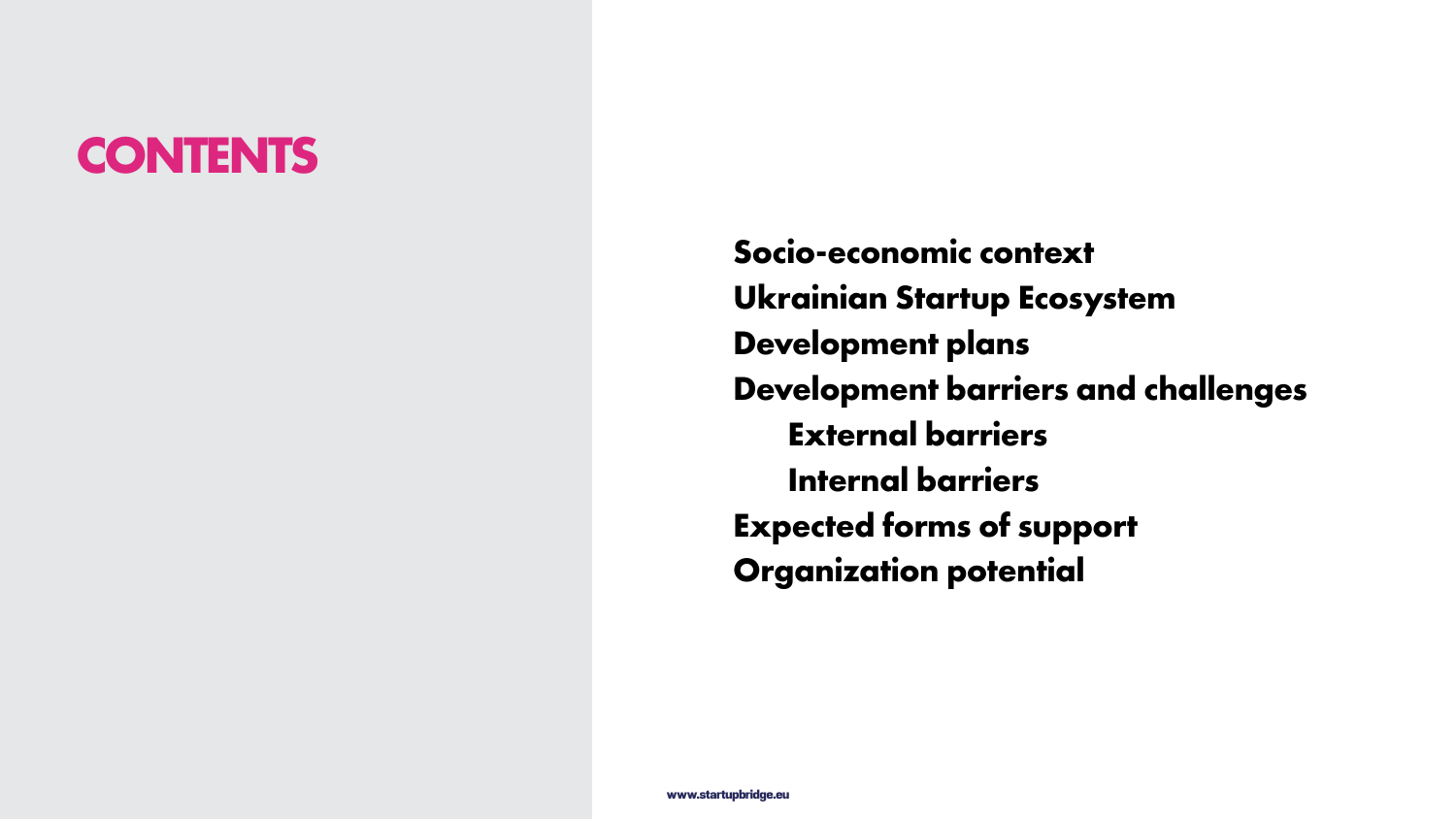www.startupbridge.eu



# **SOCIO-ECONOMIC**

**CONTEXT** After three decades since the collapse of the Union of Soviet Socialist Republics (USSR), Poland's GDP amounted to USD 594 billion, while that of Ukraine is only USD 155 billion.

Despite difficult conditions, Ukrainian business is constantly developing, and the local startup ecosystem can be an inspiration for Western European countries.

The development of the Ukrainian market is mainly driven by an increase of foreign investments.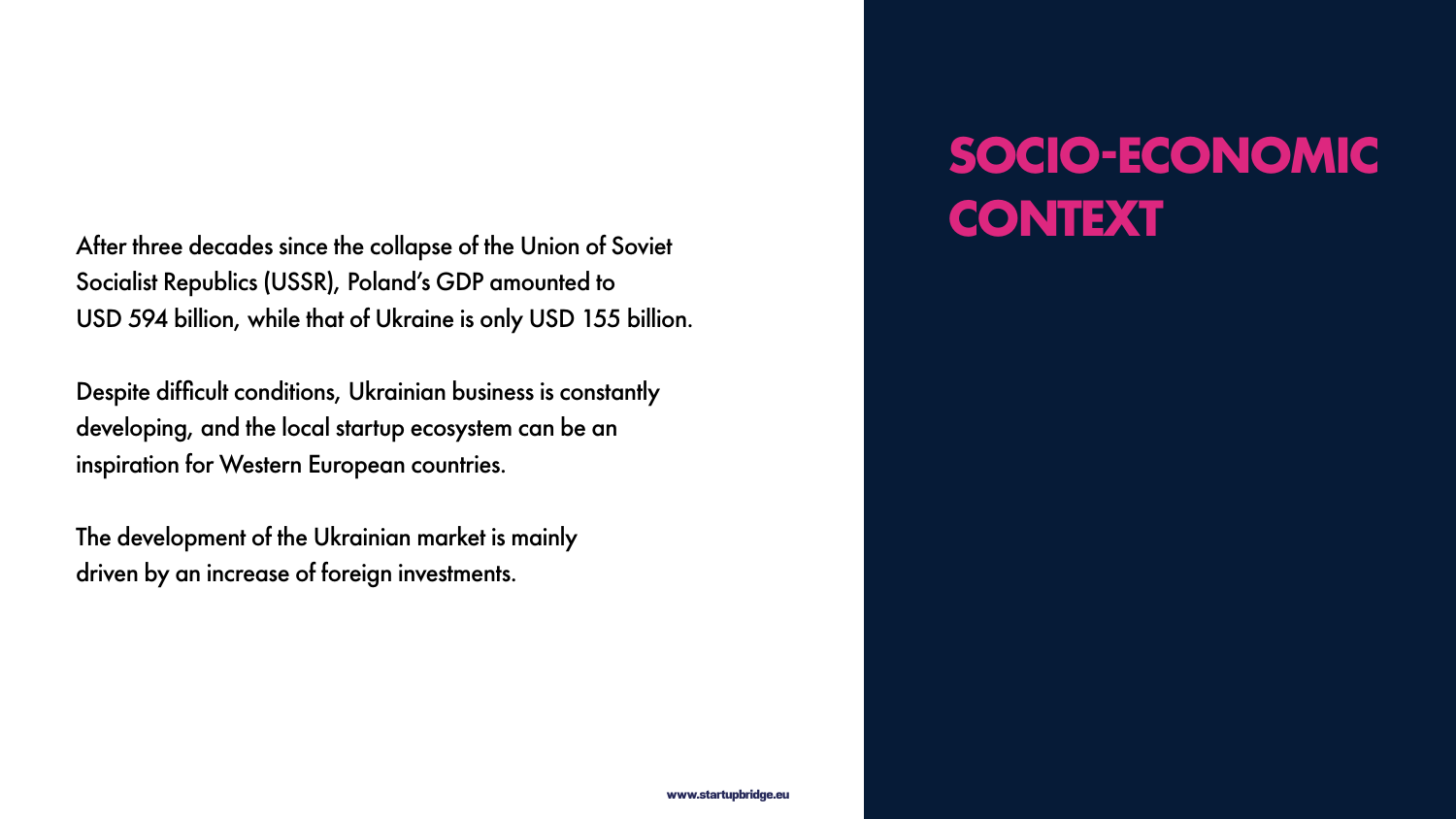

**8,2%** Lviv Region **1,9%** Ivano-Frankivsk Region

## **UKRAINIAN STARTUP ECOSYSTEM**

More than half of the surveyed enterprises are located in Kyiv.

Kharkiv and Lviv regions are also important points on the startup map of Ukraine.

#### **Number of startups in particular regions**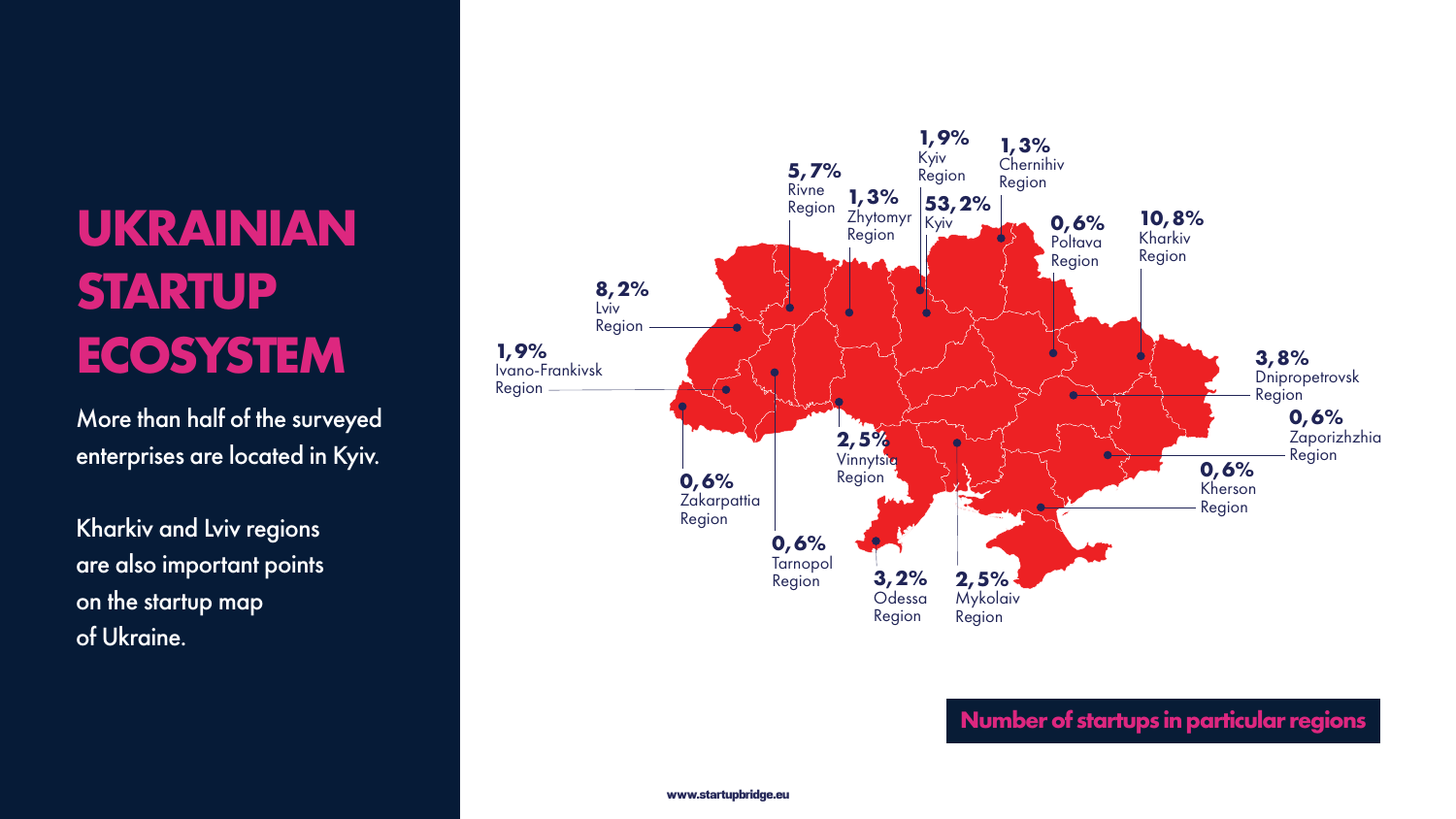#### **Year of establishing a startup**

#### **Legal form of startups**

Among 158 surveyed enterprises, 3/4 operated for no more than 3 years.

The majority of startups choose the form of a limited liability company or operate legally as a sole proprietorship.





**36,1% 24,1%**

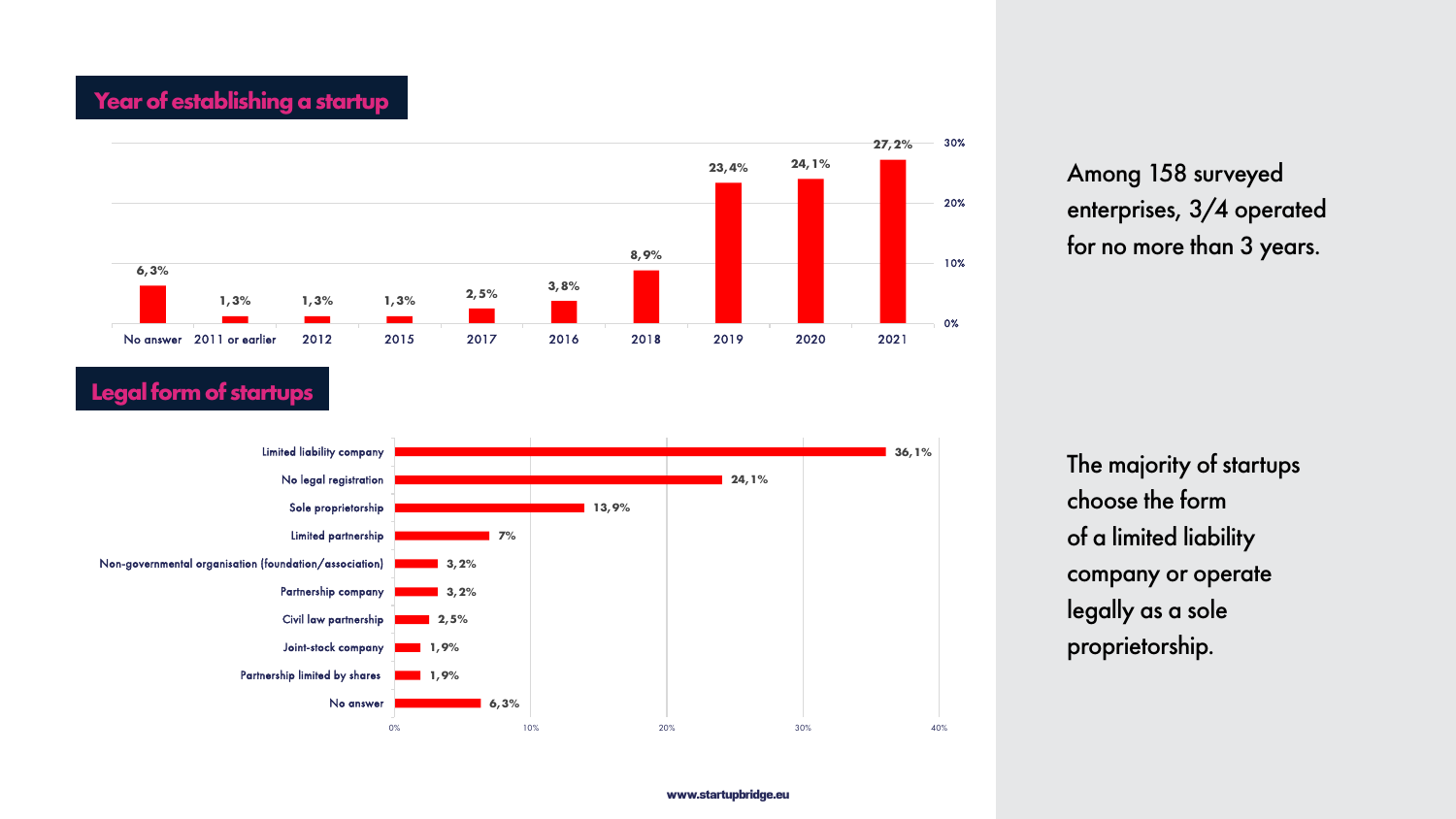

#### **Startups' actual stages of development**

#### **Number of founders/co-founders in startups**

Almost every second startup on in the initial stage of development: pre-seed.

The average Ukrainian startup has three founders.



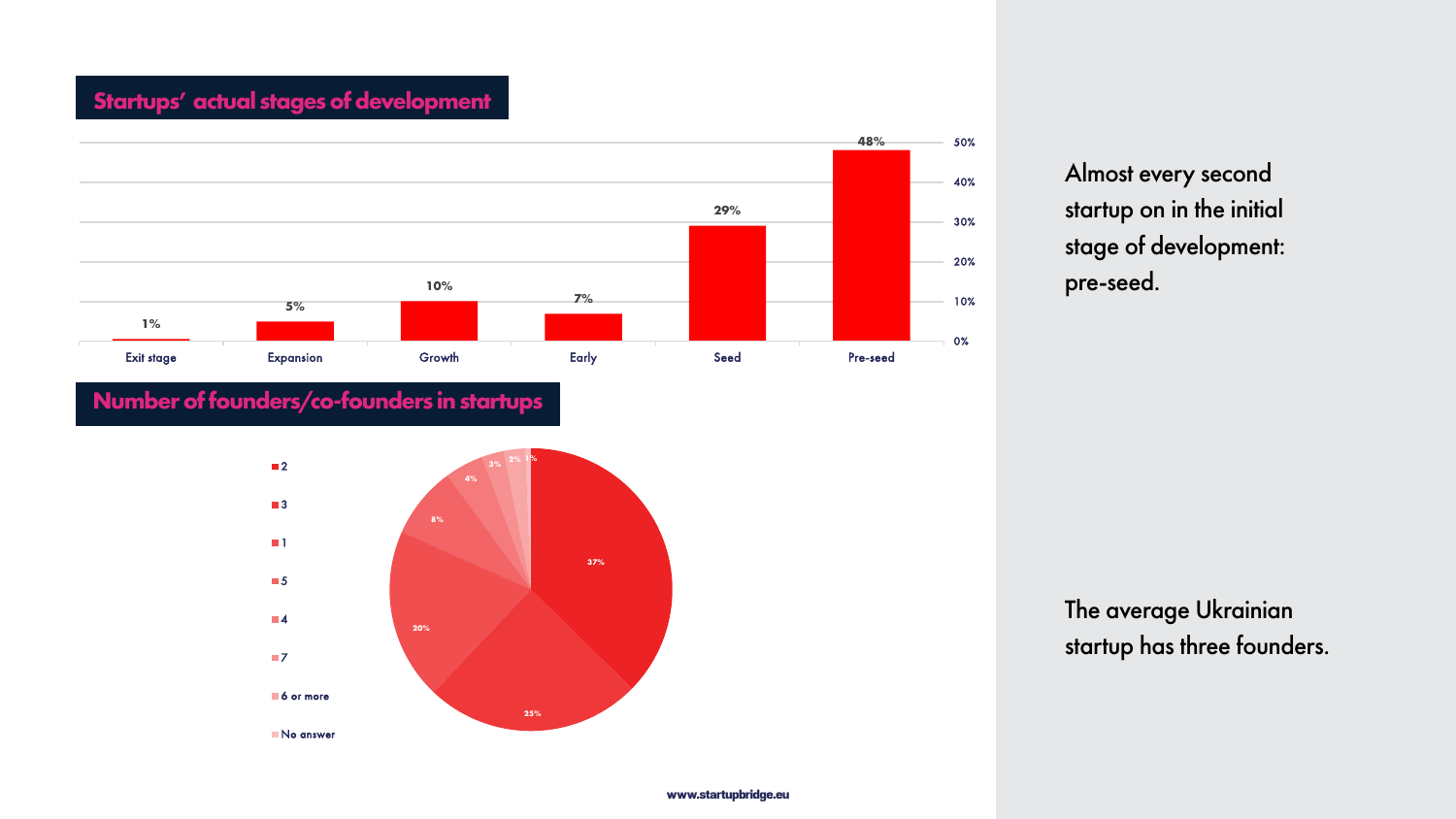



On average, a Ukrainian startup uses the services of 5 external suppliers. The record belongs to one who has as many as 50.

**0**  $\blacksquare$  1-2 **3-4** 5-6 **7-10 11-20** 

Over 20

#### **Number of startups' contractors**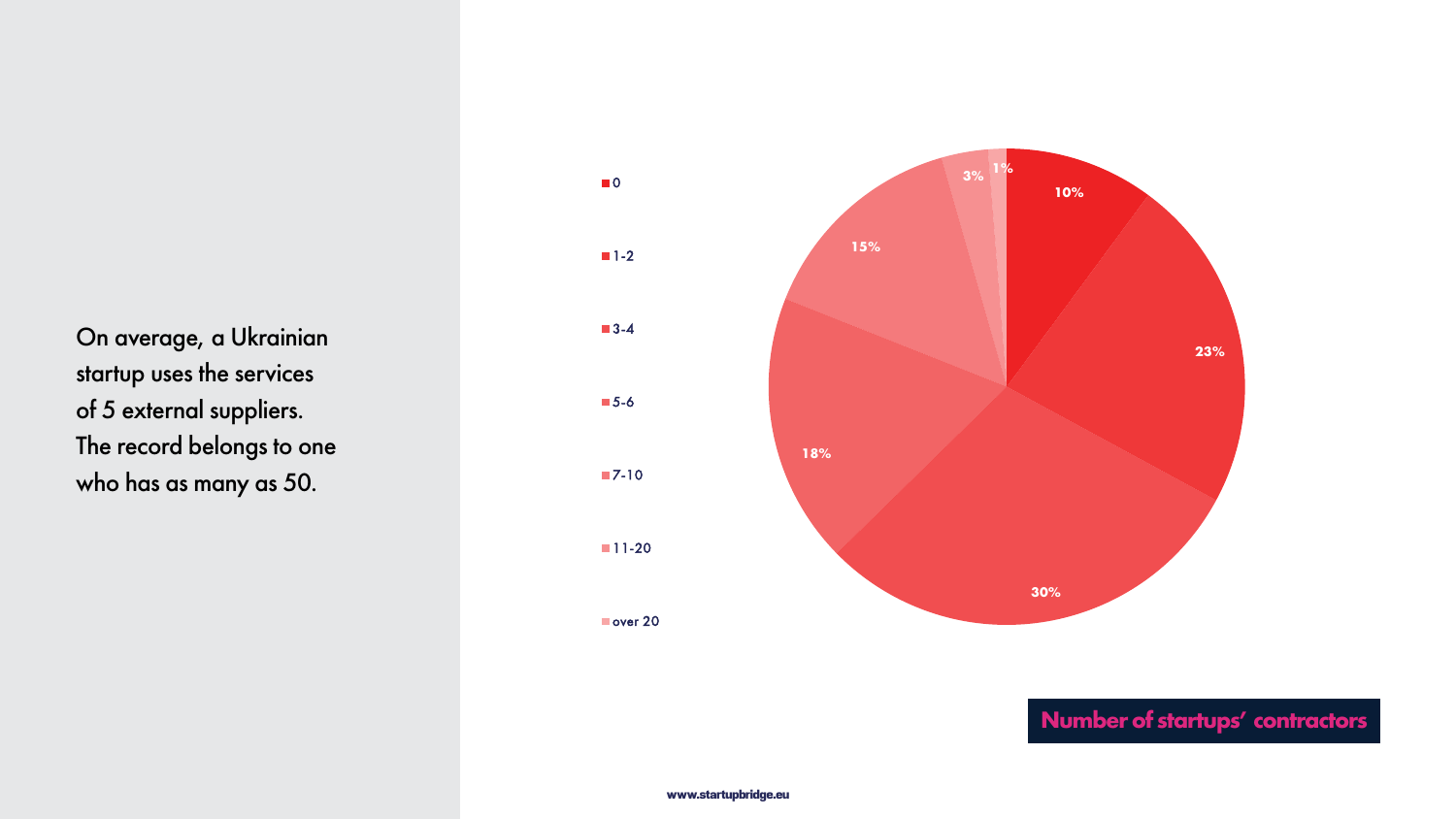

One out of three entities benefited from the support of the Ukrainian Startup Fund.

For 84,2% of the surveyed enterprises,personal savings is one of the sources of financing, and for 39,2% – the only source.



Among the surveyed startups, more than half do not generate any income.

#### **Current sources of financing**

#### **Startups according to the annual income**

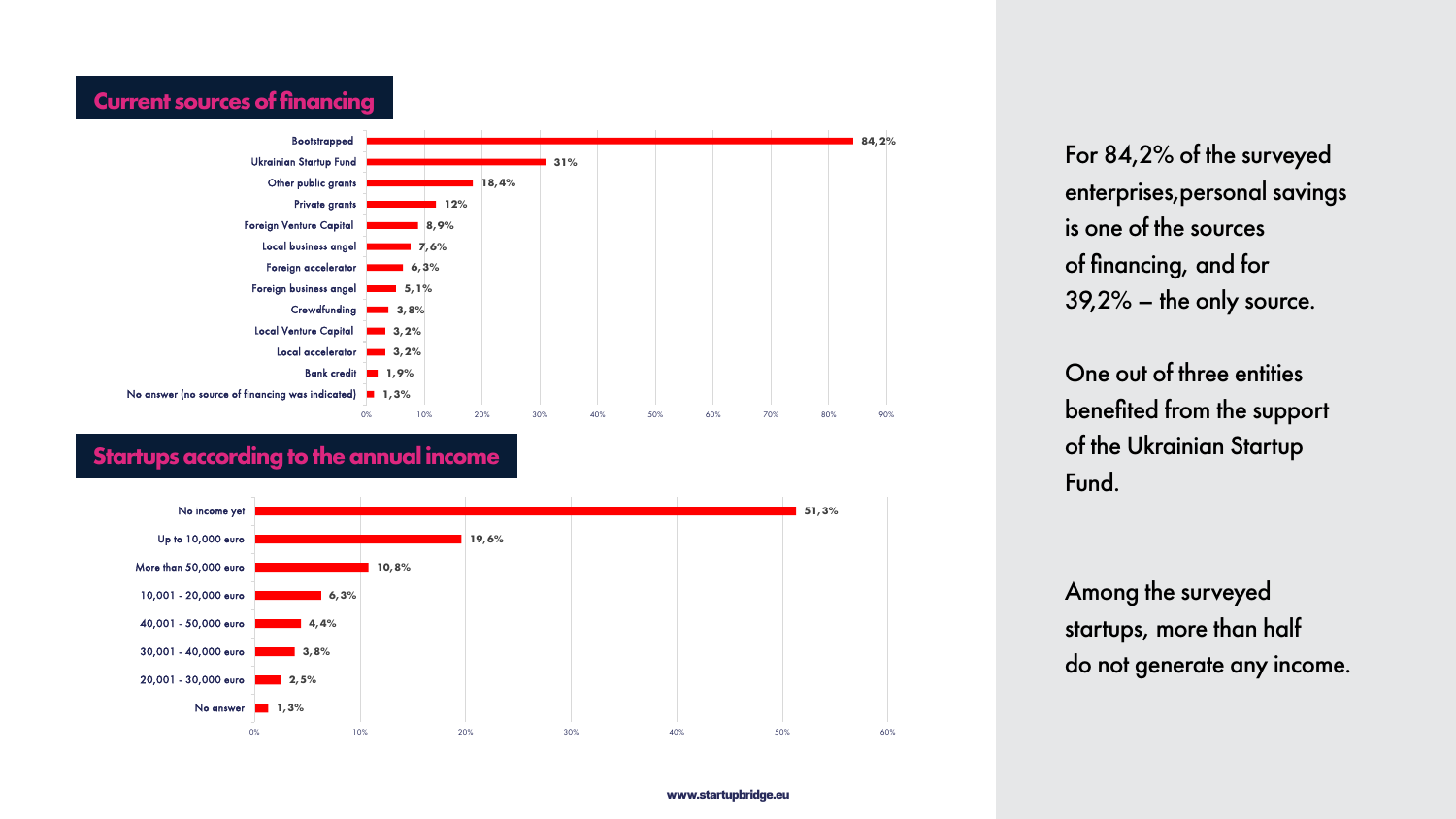

### **Startups by market areas**

### **Startups' clients**

#### B2B (small and medium business)

B<sub>2</sub>C

B2B (large companies)

**B2A** (local administrations)

**B2A** (central administrations)







**Local market only (Ukranian)** 

**Only foreign market (out of Ukraine)** 

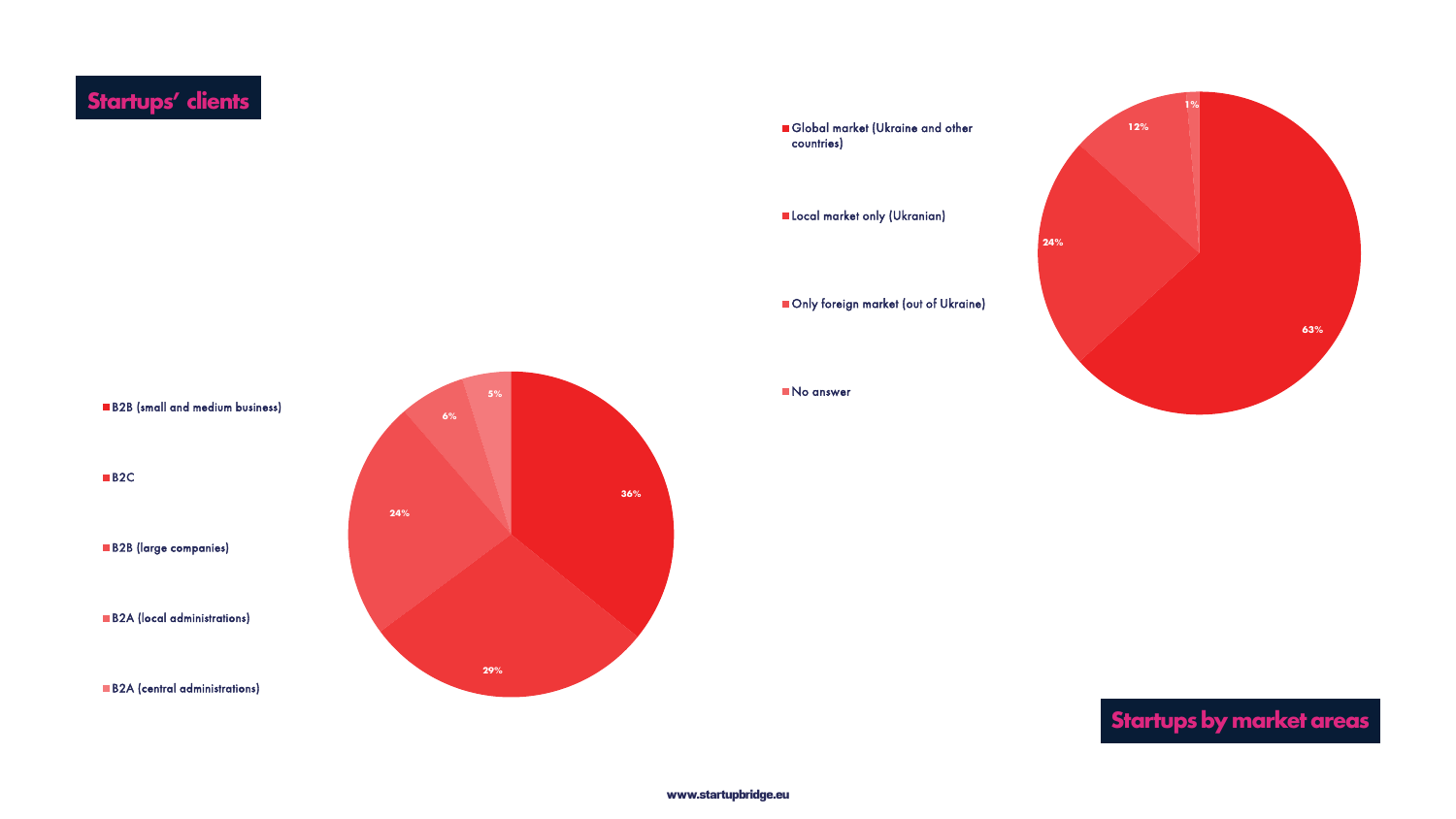



Creating new services or products

Building of the competitive advantage on a foreign market Beginning/developing a cooperation with firms and business partners Developing the competence of the team via hiring new specialists Fundraising from the external sources Increasing the volume of the customers from the existing segments Providing services to new customers Expanding the competence of the team through the development of existing employees Building new business models Cost optimization Building a competitive advantage in the local market Beginning/development of the cooperation with schools/research institutions Beginning/development of the cooperation with non-governmental organizations



### **DEVELOPMENT PLANS**

#### **Activities planned in short- and mid-term period**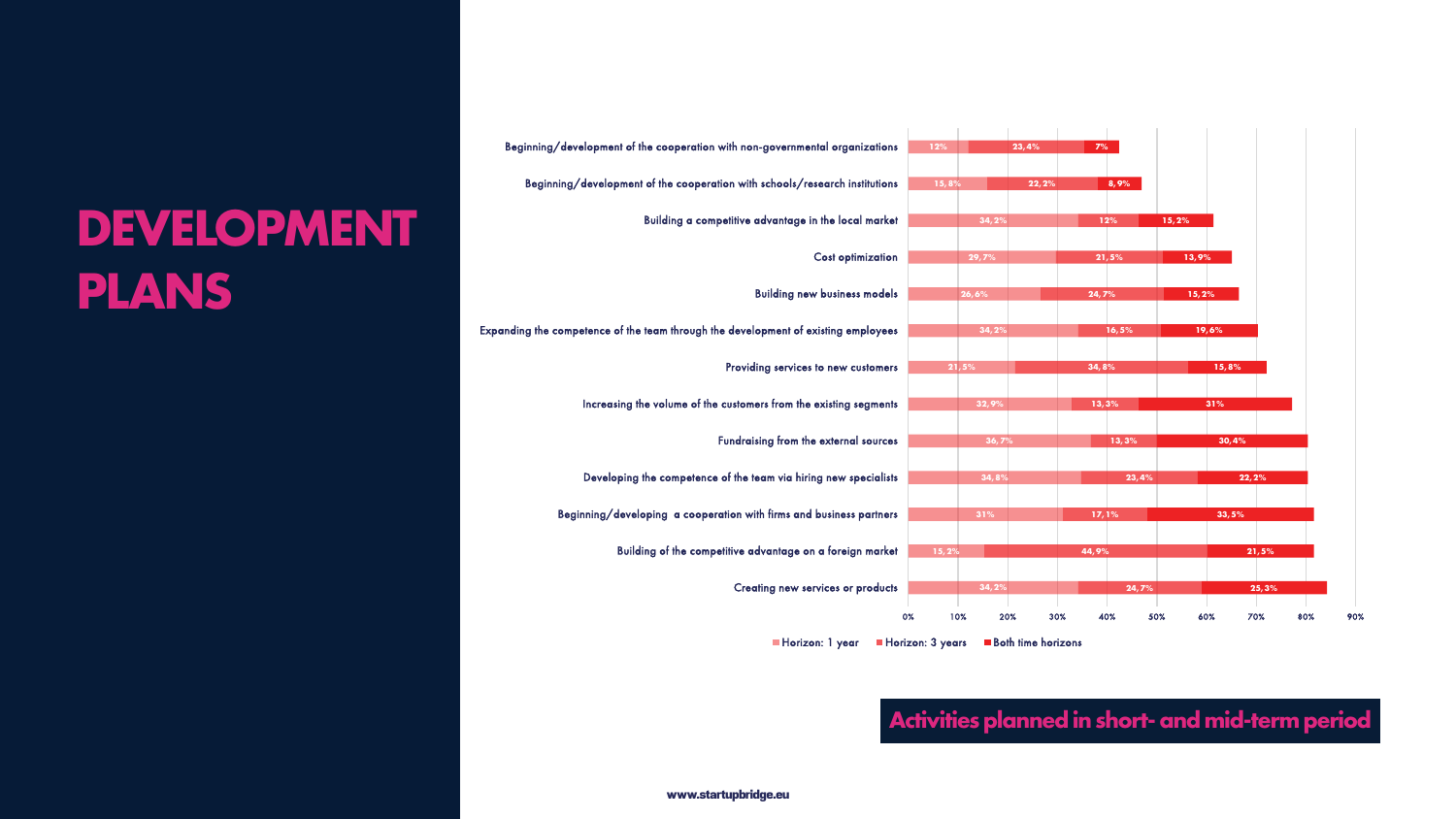Over 4/5 of startups plans to develop in the following directions:

- •Creating new goods and services,
- •Building a competitive advantage on the foreign market,
- •Collaborating with business partners,
- •Widening the competences of the team.

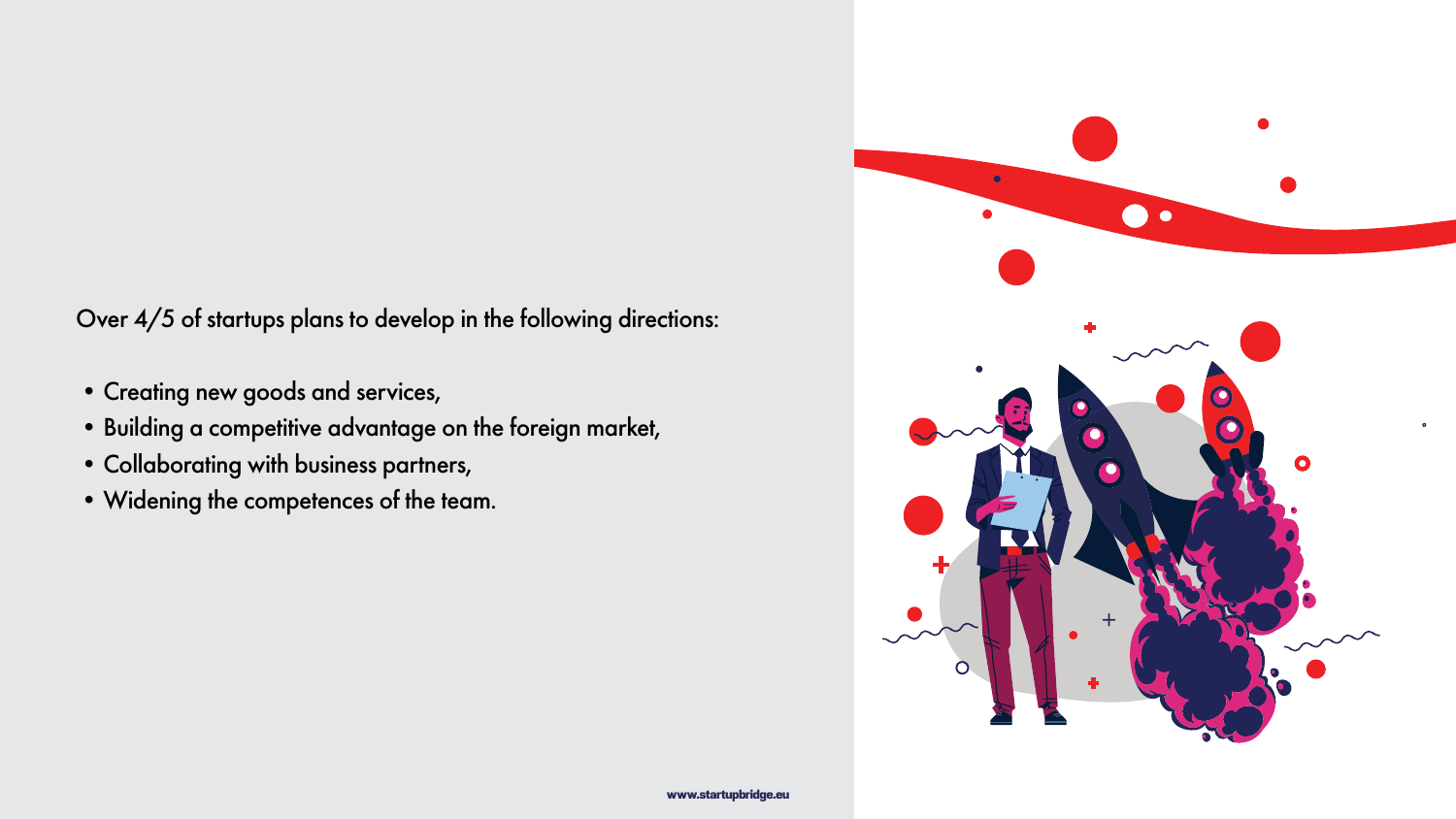

Uneasy access to the external financing

**Minor barrier** Moderately significant barrier Filtery significant barrier

Difficulties finding clients

Labor law barriers (absence of flexibility and high costs of manpower)

Difficulties finding business partners to cooperate with

Excess of bureaucracy and formalities

The lack of systematic support of commercializing a knowledge of cooperation with research centers

The lack of specialists with required qualifications on a labor market

COVID-19 pandemics

High taxation

Absence of development/educational services matching the startup's employees needs

#### **External development barriers of startup projects**

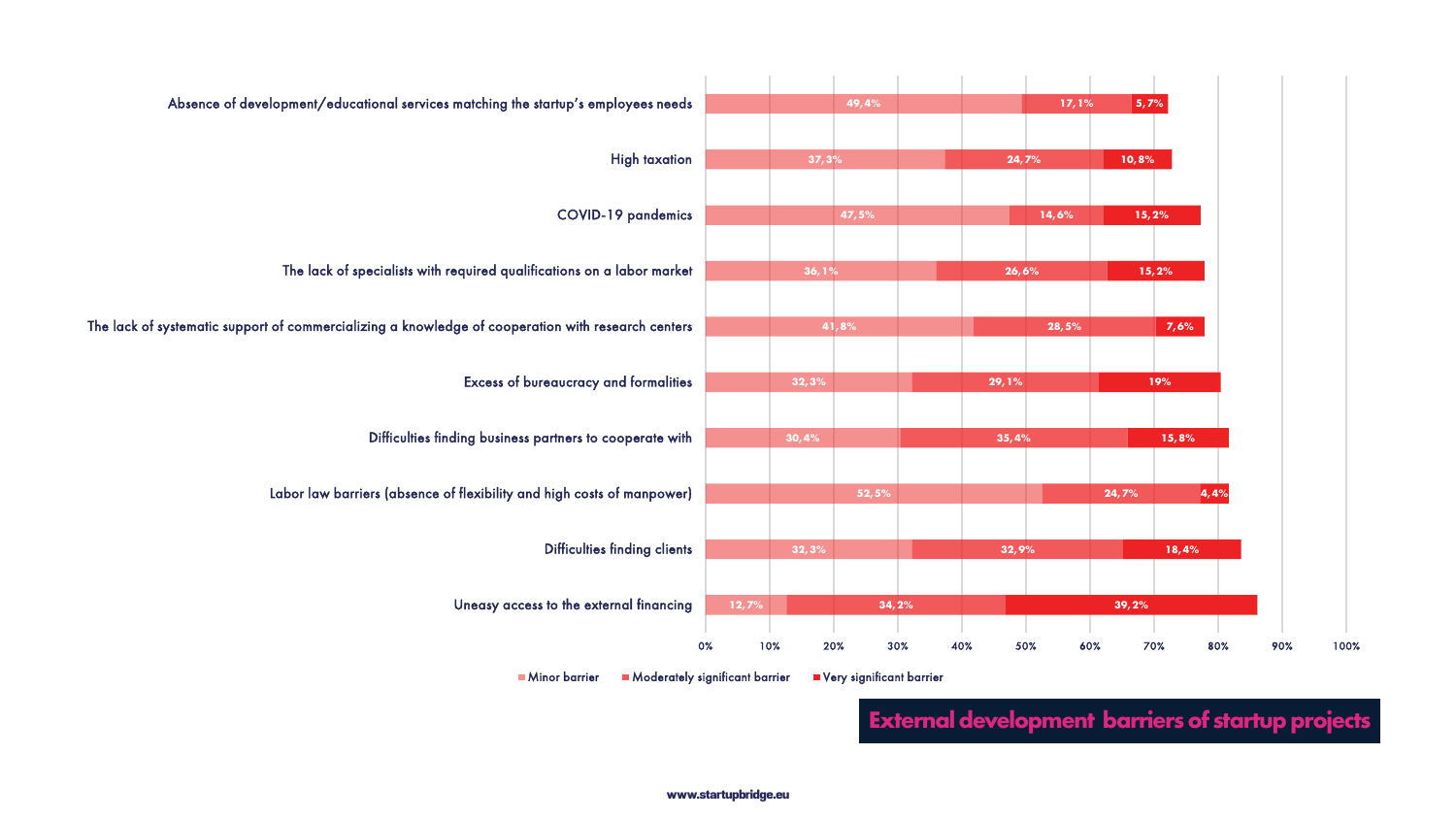

- •The most frequently indicated external development barrier was a problematic access to external financing.
- •More than half of startups also mentioned difficulties in finding clients and struggles in finding business partners for cooperation as a very or moderately significant barrier.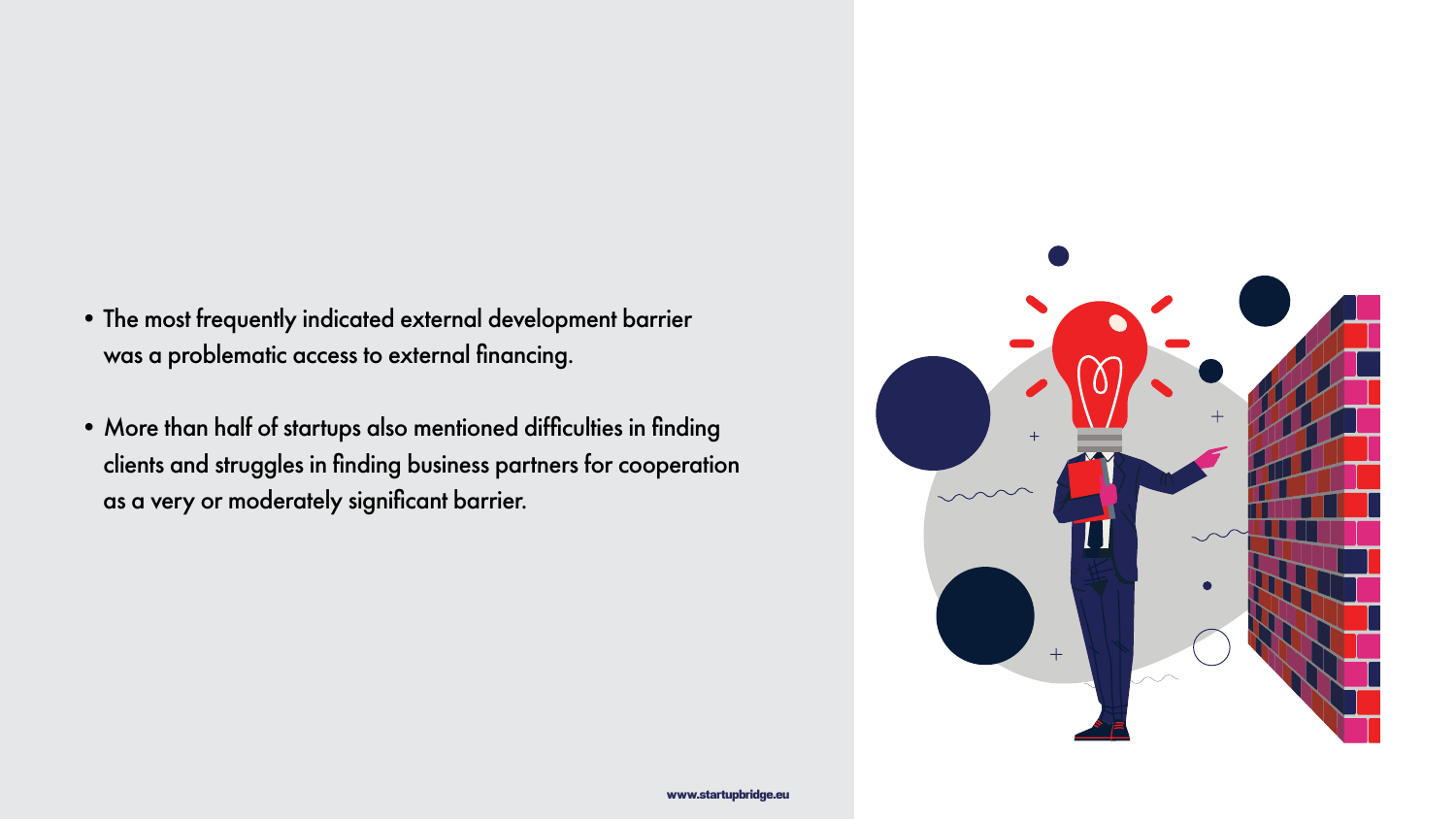

#### Absence of a financial source for developing competencies of already en specialists

Lack of knowledge/skills/competence in

Absence of a financial source for expanding

| es' reluctance to study and develop                    |       |       | 50%   |        |                         |
|--------------------------------------------------------|-------|-------|-------|--------|-------------------------|
|                                                        |       |       |       |        |                         |
| <b>High rotation of employees</b>                      |       |       | 49,4% |        |                         |
|                                                        |       |       |       |        |                         |
| Often sick leaves of employees                         |       |       |       | 61,4%  |                         |
|                                                        |       |       |       |        |                         |
| eration on a personal level in a team                  |       |       | 48,7% |        |                         |
| Low effectiveness of employees                         |       |       | 48,7% |        |                         |
|                                                        |       |       |       |        |                         |
| <b>Burnouts of employees</b>                           |       | 34,8% |       |        | $\overline{\mathbf{2}}$ |
|                                                        |       |       |       |        |                         |
| <b>High salary expectations</b>                        |       | 32,3% |       |        | 29                      |
|                                                        |       |       |       |        |                         |
| Language barriers of employees                         |       |       | 52,5% |        |                         |
| competencies of already employed<br>S                  |       |       |       |        |                         |
|                                                        |       | 24,7% |       | 29, 1% |                         |
| /ledge/skills/competence in a team                     |       | 36,1% |       |        |                         |
|                                                        |       |       |       |        |                         |
| iancial source for expanding a team                    | 11,4% |       | 25,9% |        |                         |
|                                                        | 0%    | 10%   | 20%   | 30%    | 40%                     |
| <b>Minor barrier</b><br>Moderately significant barrier |       |       |       |        |                         |
| Very significant barrier                               |       |       |       |        |                         |

#### Employees' reluctance to study and

Absence of a suitable cooperation on a personal level in

## **INTERNAL BARRIERS**

The lack of funds for expanding the team is the most common internal development barrier indicated by 85,4% of startups.

**Internal development barriers of startup projects**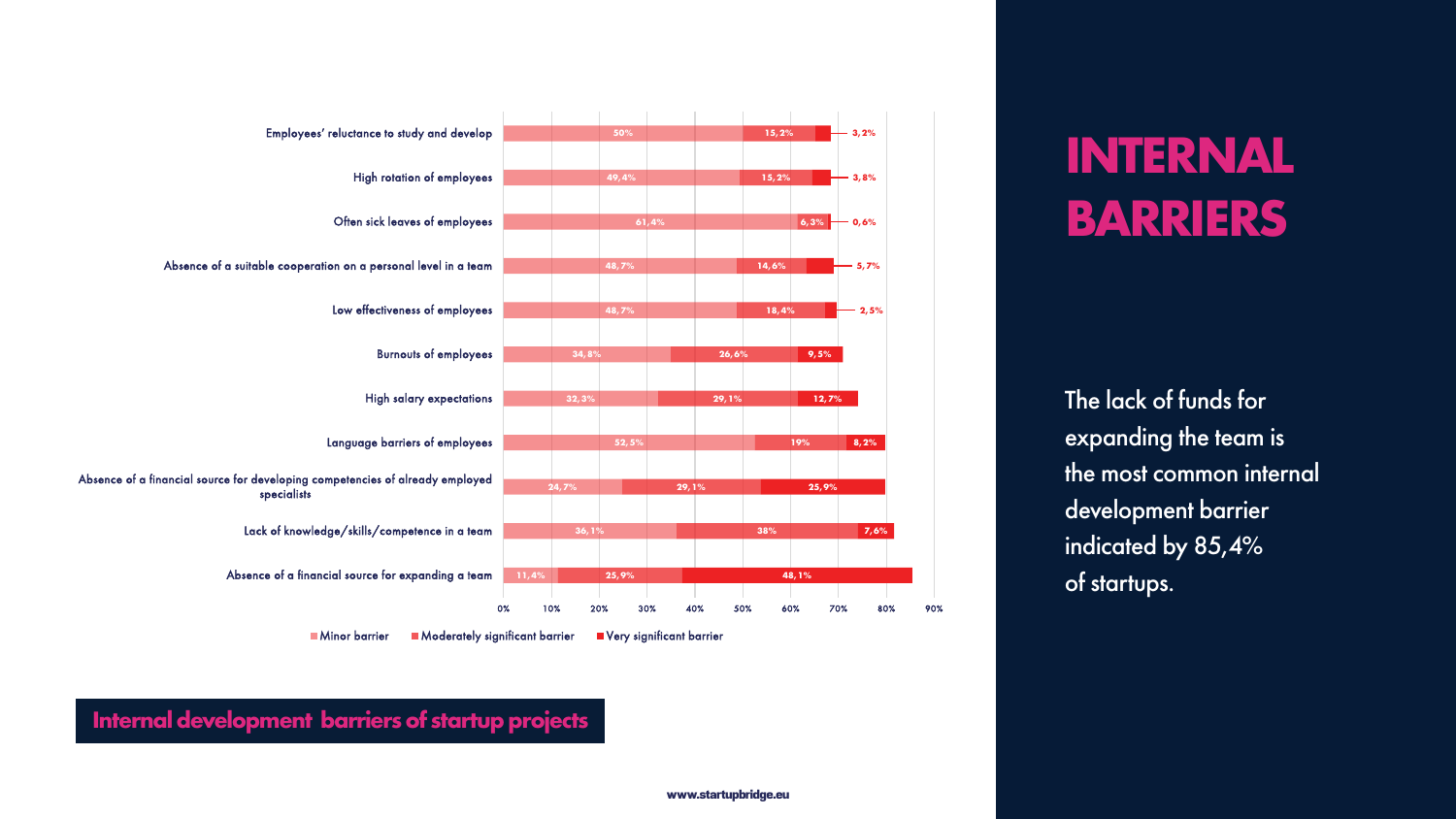#### www.startupbridge.eu



Only 15,2% of the analyzed enterprises indicated that the level of their employees is insufficient.

Nearly every second surveyed enterprise stated the lack of appropriate sales and marketing competences among its employees.

#### **Assessment of the level of employees' competences**

#### **Areas of lack of competence of employees in a team**





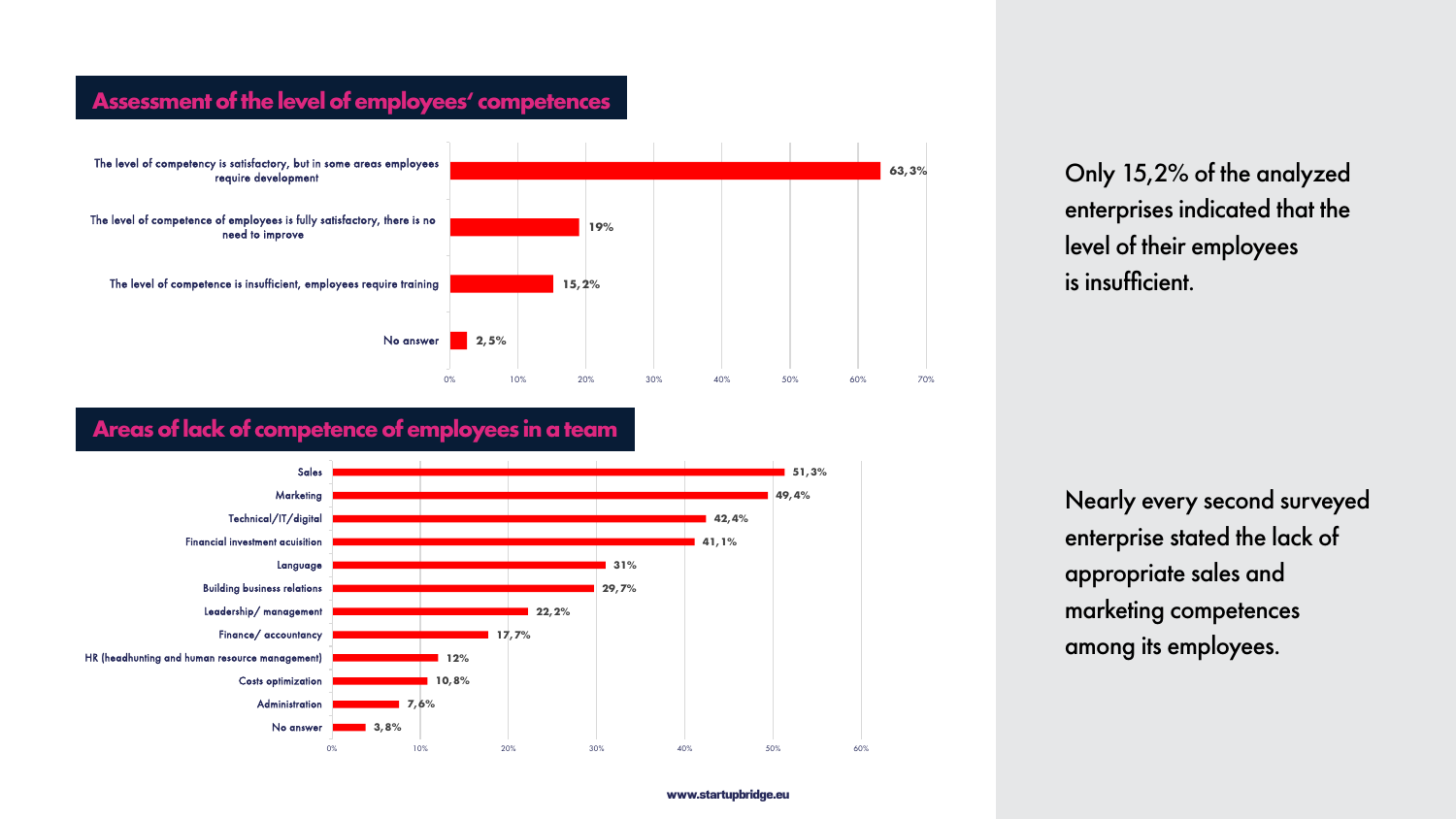The most frequently indicated reason for recruitment difficulties is financial expectations of candidates for employees.

This factor was indicated on average by almost 4 out of 5 entities.

#### **Difficulties in recruitment of employees with suitable qualifications**



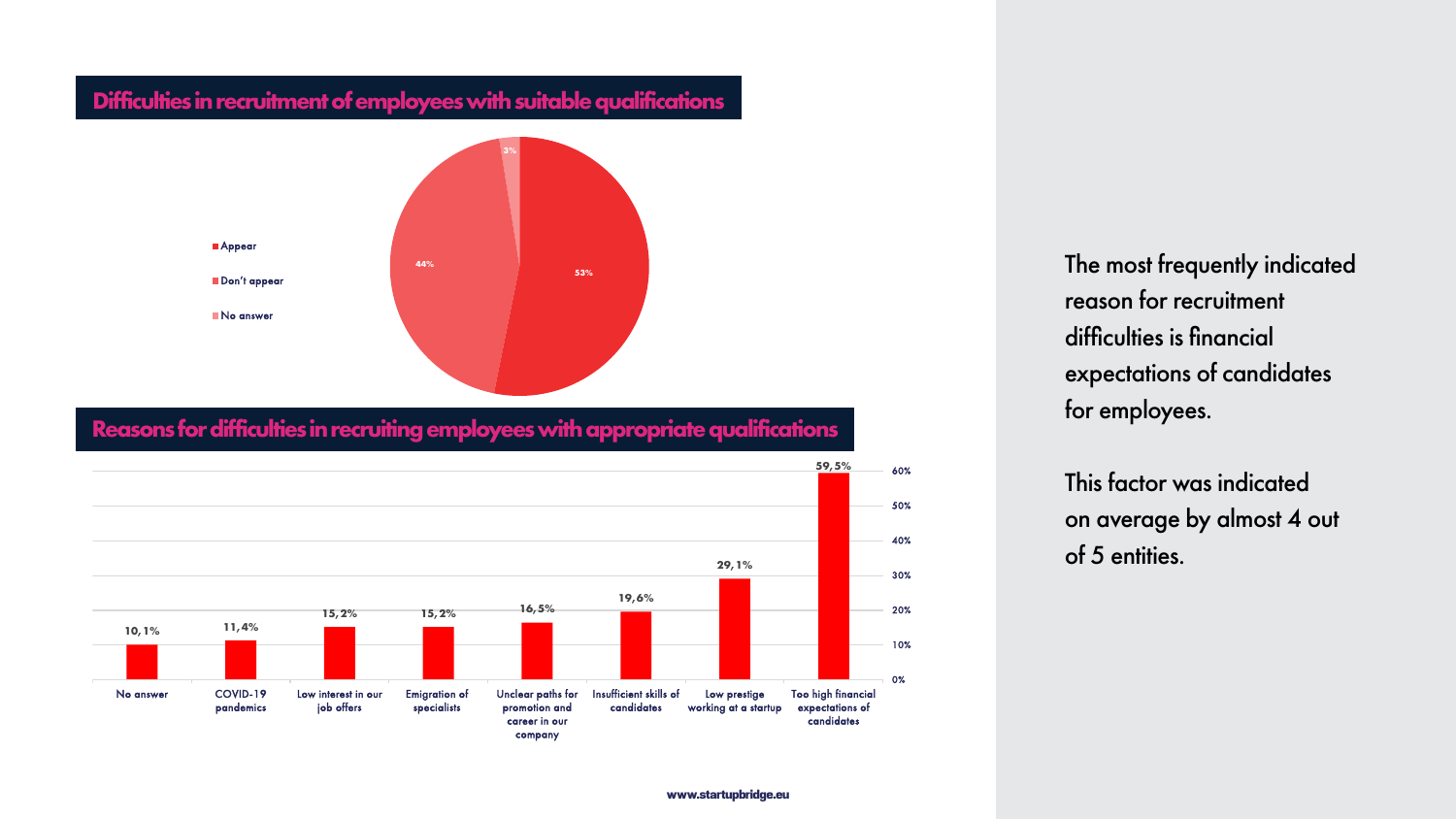

## **EXPECTED FORMS OF SUPPORT**

Practical forms of development are rated as the most useful: case studies, coaching and development of particular skills.



#### **Effectiveness of particular forms of competence development of employees**

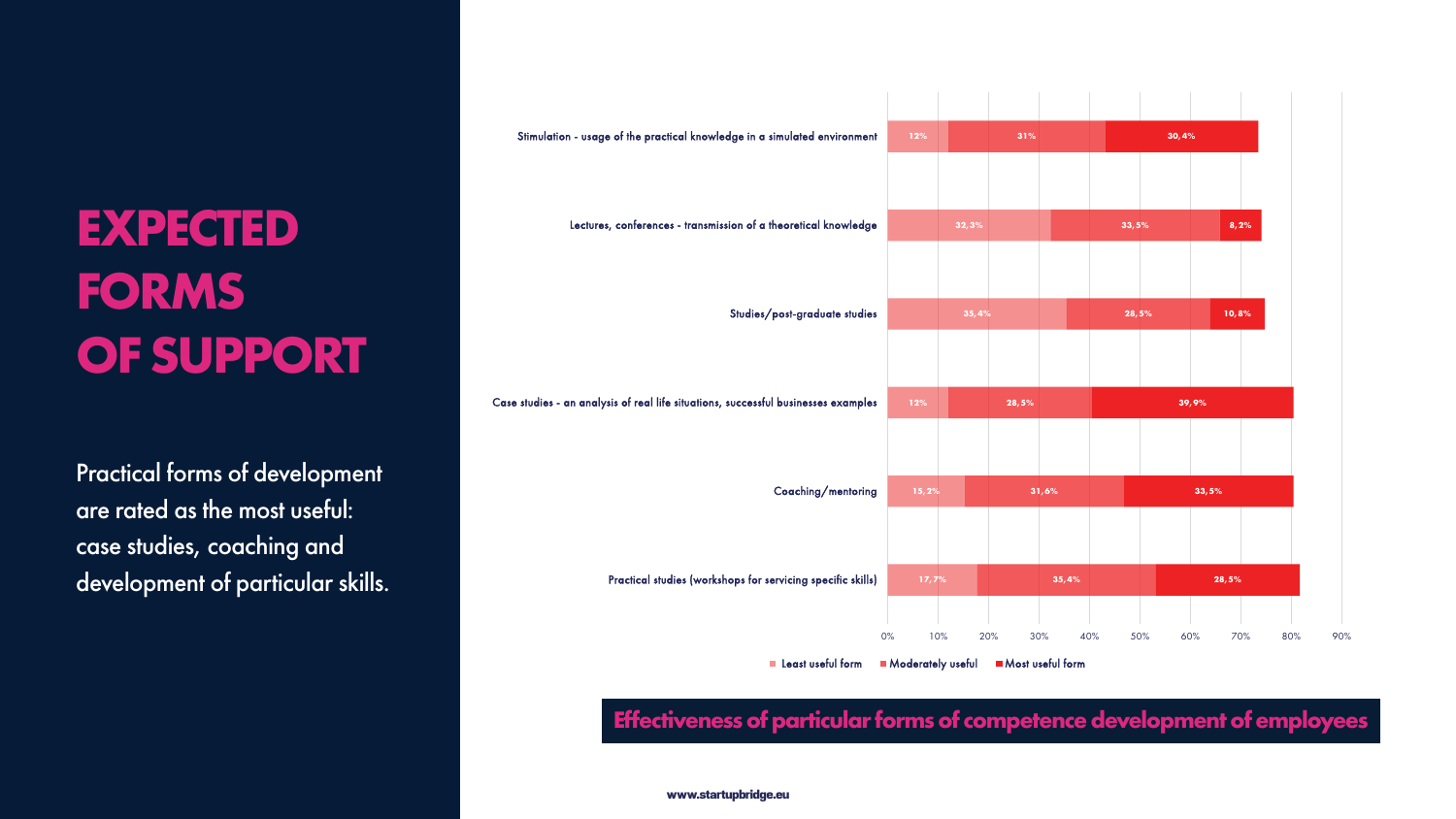

### **ORGANIZATION POTENTIAL**

**Actions indicated by startups that can be taken after eliminating previously indicated internal and external barriers** 



Increasing the volume of customers from currently served… Expanding the team's competencies through the skills development of… Services for new customer groups (currently not served by the...) Beginning/developing of cooperation with firms/ business partners Expanding the team's competencies by hiring new employees

Obtaining an external financing for projects Building a competitive advantage on a foreign market Creating new services or products Building new business models Optimization or pivot of current services / products Building a competitive advantage on a local market

Starting/deepening cooperation with non-governmental organizations

Starting/deepening cooperation with universities/research units

No answer